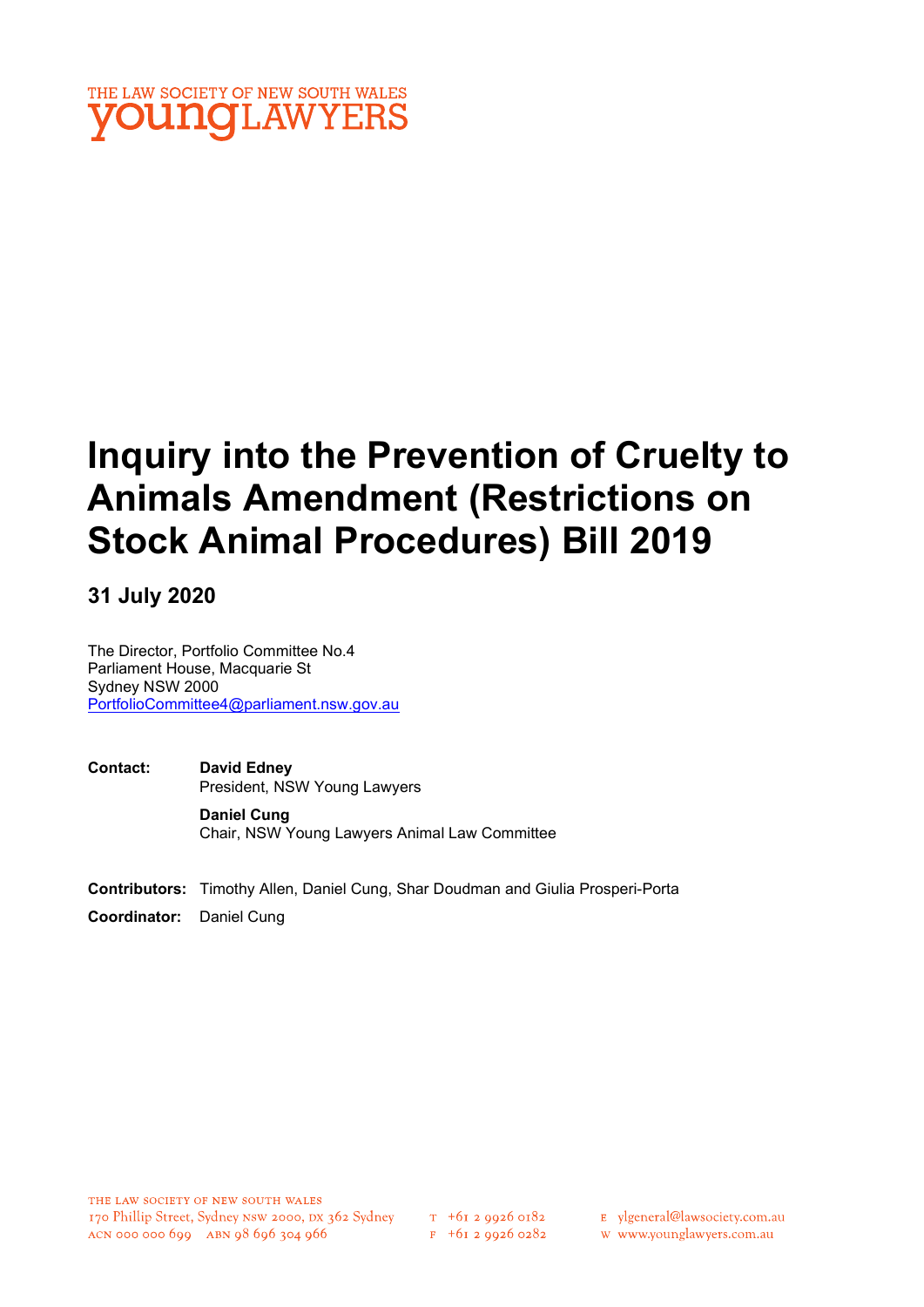

The NSW Young Lawyers Animal Law Committee (the Committee) makes the following submission in response to the inquiry into the Prevention of Cruelty to Animals Amendment (Restrictions on Stock Animal Procedures) Bill 2019 (NSW) (the Bill).

## NSW Young Lawyers

NSW Young Lawyers is a division of the Law Society of New South Wales. NSW Young Lawyers supports practitioners in their professional and career development in numerous ways, including by encouraging active participation in its 15 separate committees, each dedicated to particular areas of practice. Membership is automatic for all NSW lawyers (solicitors and barristers) under 36 years and/or in their first five years of practice, as well as law students. NSW Young Lawyers currently has over 15,000 members.

The Committee comprises a group of over 400 members interested in animal protection and laws regulating the treatment of animals. The Committee aims to raise awareness and provide education to the legal profession and wider community, while increasing understanding about the importance of protecting animals from abuse and neglect. A common theme amongst Committee members is a passion and desire to use their legal skills and the law to improve the protection of animals.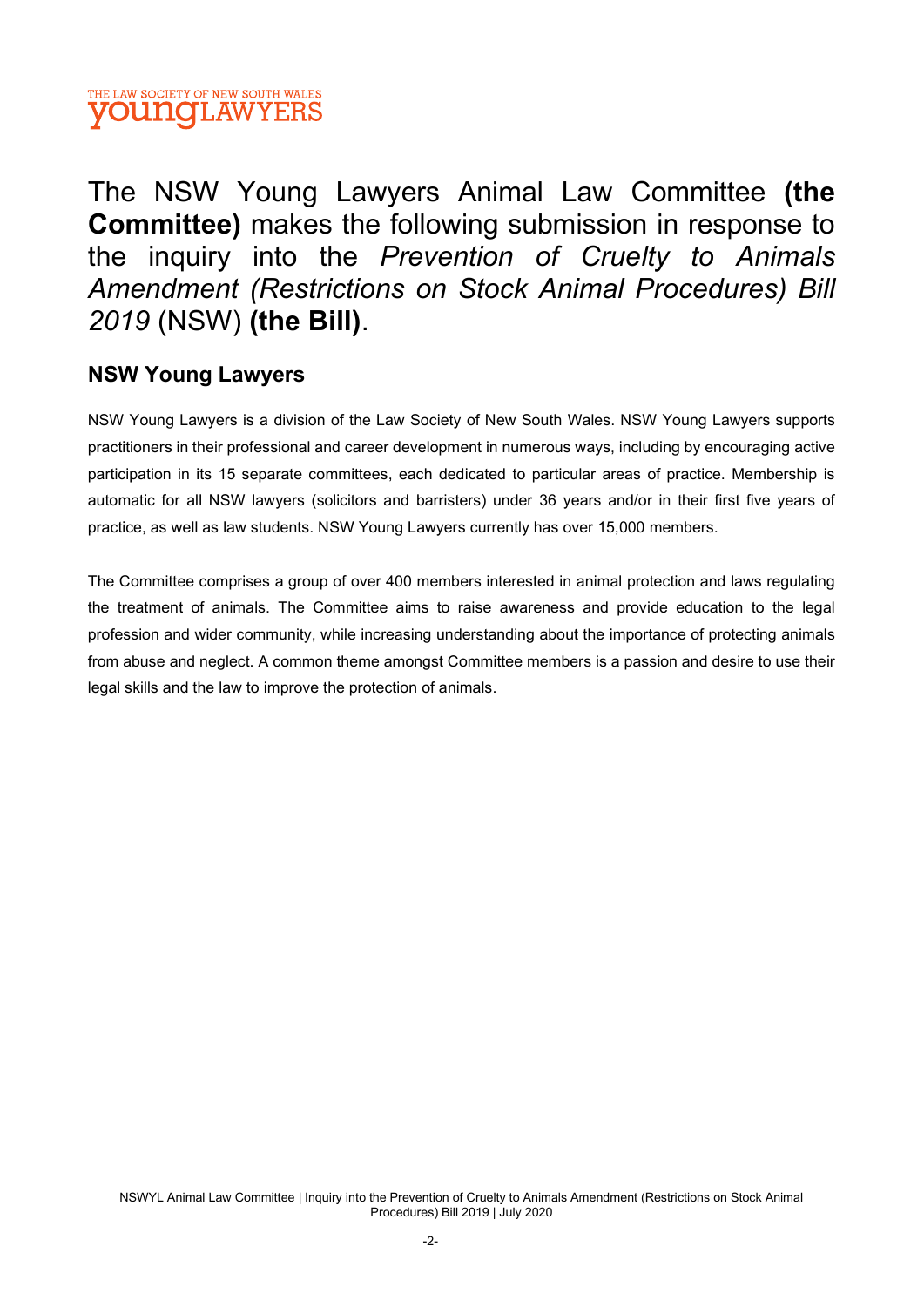#### THE LAW SOCIETY OF NEW SOUTH WALES **OUNCLAWYERS**

# Summary

The Bill proposes to amend the Prevention of Cruelty to Animals Act 1979 (NSW) (POCTA):

- (a) to prohibit the performance of the mules operation on sheep; and
- (b) to require the administration of pain relief in certain procedures involving stock animals.

The Committee supports the proposed amendments under the Bill, and submits the following:

- (a) A prohibition on the performance of the mules operation on sheep will achieve greater animal welfare outcomes, without significant increases in time and costs for wool producers. The prohibition on the practice of mulesing will also bring the wool production industry in NSW on par with other jurisdictions that have made the change in favour of animal welfare, including New Zealand, which banned the practice in 2018.
- (b) The Committee considers that requiring the administration of pain relief in certain procedures involving stock animals will bring POCTA closer in line with community expectations and attitudes. Consideration ought to be given to strengthening the clarity and effectiveness of section 24 of POCTA with respect to certain defences. This may be achieved by expanding the proposed wording to include language such as "appropriate, safe, and effective form of pain relief" to ensure pain relief measures are fit for purpose and suitably dosed.

# **Discussion**

The Committee agrees with the comments of The Hon Mark Pearson MLC in the Bill's second reading speech that this is a Bill of its time, and one that brings the Act better in line with its objectives – particularly in the context of avoiding "unnecessary pain", as contemplated in section 24 of POCTA. As further noted by The Hon Mark Pearson MLC, this Bill relates to cruel procedures performed on stock animals that would normally be in breach of POCTA if performed on domestic animals on the basis that such procedures would be deemed as an act of cruelty upon the subject animal. The Committee submits that the proposed amendments are a necessary step towards aligning the legislation with contemporary understanding of the sentience status of animals, including stock animals.

The Committee makes the following additional comments in support of the Bill's proposed amendments.

#### 1. Prohibiting the performance of the mules operation on sheep

The Committee agrees with the proposed wording of the Bill in prohibiting the mules operation on sheep. There has been longstanding debate over decades about animal welfare outcomes associated with mulesing as a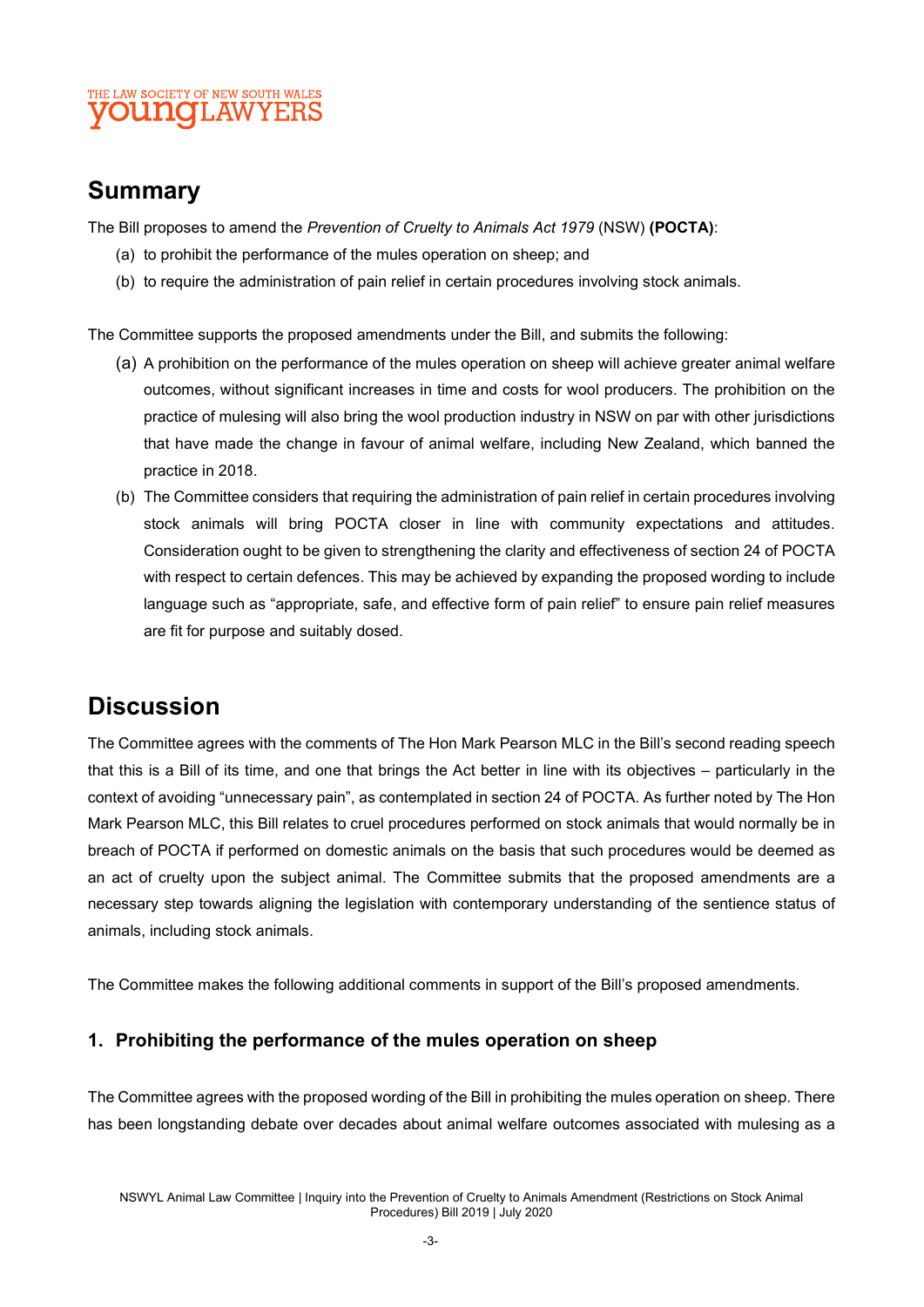#### THE LAW SOCIETY OF NEW SOUTH WALES **OUNCLAWYERS**

means of reducing flystrike in sheep. It is arguably an outdated traditional practice in light of the more effective, sustainable, and humane scientific solutions available, such as breeding naturally resistant sheep.<sup>1</sup> The Committee submits that a prohibition on the mules operation will lead to greater animal welfare practices and outcomes in line with community expectations.

Although the Australian wool industry agreed to phase out the practice of mulesing in 2004,<sup>2</sup> it is evident that the practice continues in NSW. The Department of Primary Industries and Regional Development in Western Australia has continued to support a phase out of mulesing, and has worked on various research projects to assist farmers and producers with the management of non-mulesed sheep.<sup>3</sup> According to their research, the successful management of non-mulesed sheep requires "little extra time or cost" for producers.<sup>4</sup> Australian Wool Innovation Limited acknowledges that breeding naturally resistant sheep is the "long term, sustainable solution" to reducing the risk of flystrike, and when integrated with other practices (such as short and timely lambing periods) could enable a successful move away from mulesing.<sup>5</sup>

In recognition of the significant animal welfare outcomes, Victoria has this year (early July 2020) become the first jurisdiction in Australia to mandate pain relief for mulesing on lambs, a move supported by the peak industry body Wool Producers Australia.<sup>6</sup> In Western Australia, the Department of Primary Industries and Regional Development has also recommended that producers who continue to perform the mules operation use a registered pain relief treatment, and that the process is only carried out by an accredited operator.<sup>7</sup> Introducing pain relief requirements for mulesing is a progressive step for greater animal welfare laws.

However, the Committee submits that the Bill's proposed prohibition of mulesing is a more effective measure as it will promote greater outcomes for animal welfare without producers facing significant increases in time

<sup>&</sup>lt;sup>1</sup> See, for example, Jopson, Debra, "Tradition' delays end to mulesing', Sydney Morning Herald (online, 9 April 2010) https://www.smh.com.au/environment/conservation/tradition-delays-end-to-mulesing-20100408-rv62.html.

 $^2$  Government of Western Australia, Department of Primary Industries and Regional Development, 'Managing non mulesed sheep' (online, 22 October 2019) https://www.agric.wa.gov.au/livestock-parasites/managing-non-mulesedsheep.

 $3$  Ibid.

<sup>4</sup> Ibid.

<sup>5</sup> Australian Wool Innovation Limited, 'Breeding for Breech Strike Resistance' (online, 17 July 2020) https://www.wool.com/sheep/welfare/breech-flystrike/breeding-for-breech-strike-resistance/.

<sup>&</sup>lt;sup>6</sup> Verley, Angus and Cherie von Hörchner, 'Mulesing pain relief is now mandatory in Victoria', ABC Rural (online, 1 July 2020) https://www.abc.net.au/news/rural/2020-07-01/pain-relief-is-now-mandatory-for-mulesing-in-victoria/12405162.

<sup>7</sup> Government of Western Australia, Department of Primary Industries and Regional Development, 'Managing non mulesed sheep' (online, 22 October 2019) https://www.agric.wa.gov.au/livestock-parasites/managing-non-mulesedsheep.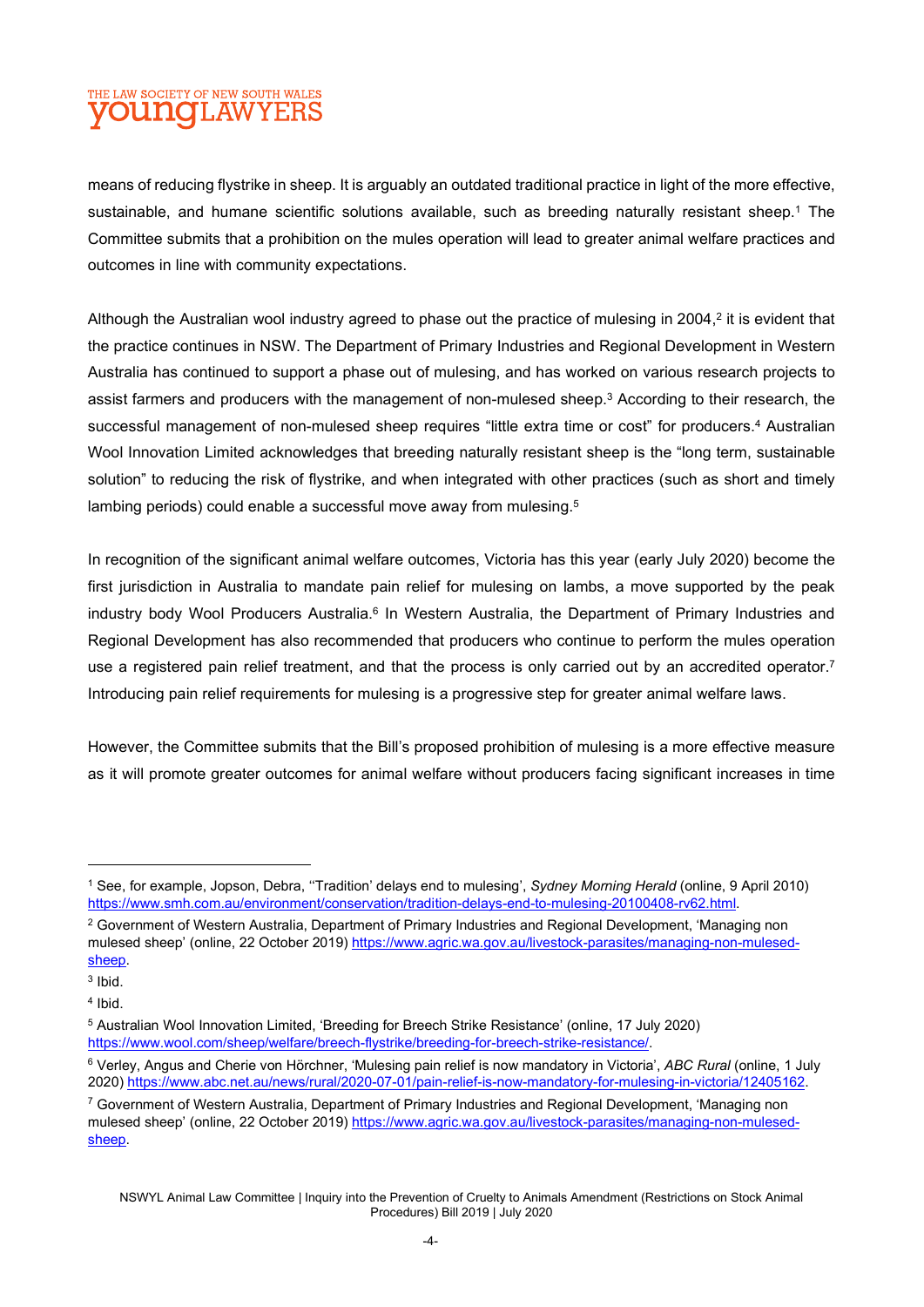#### THE LAW SOCIETY OF NEW SOUTH WALES **OUNCLAWYERS**

and costs, as evident in the research conducted by the Department of Primary Industries and Regional Development in Western Australia.<sup>8</sup>

The prohibition will also bring the sheep production industry in NSW on par with other jurisdictions that have made the change in favour of animal welfare, including New Zealand, which banned the practice in 2018.<sup>9</sup> It would also align with the growing international demand for non-mulesed wool. In Europe for example, nonmulesed wool has been attracting premium prices since 2019 due to retail and consumer demands as it is more ethically produced than mulesed wool.<sup>10</sup> In addition, several retailers have announced a shift to using only non-mulesed wool as a result of the consumer behaviour and economic benefits seen in Europe, including Australian fashion retailers David Jones and Country Road who have either been exclusively using nonmulesed wool or are phasing out mulesed wool over four years as at 2019.<sup>11</sup> Accordingly, it is evident that there are economic incentives in addition to the benefits to animal welfare for the NSW wool industry to shift from the traditional mulesing practice to progressive non-mulesing practices.

Finally, the Committee notes that the practice of sheep freeze branding has been highlighted by some as a more ethical alternative to mulesing.<sup>12</sup> However, the Committee shares the view of animal protection bodies such as the Humane Society International Australia, FOUR PAWS, and RSPCA Australia that any form of sheep breech modification should be opposed in favour of breeding naturally resistant sheep.<sup>13</sup>

 $^8$  Government of Western Australia, Department of Primary Industries and Regional Development, 'Managing non mulesed sheep' (online, 22 October 2019) https://www.agric.wa.gov.au/livestock-parasites/managing-non-mulesedsheep.

<sup>&</sup>lt;sup>9</sup> Frost, Kristen, 'New Zealand prohibits the practice of mulesing in sheep', *Farm Online National* (online, 10 September 2018) https://www.farmonline.com.au/story/5635654/new-zealand-bans-

mulesing/#:~:text=The%20New%20Zealand%20Government%20has,(Care%20and%20Procedures)%20act.&text=The %20banning%20of%20mulesing%20sheep,effect%20from%20October%201%2C%202018.

<sup>&</sup>lt;sup>10</sup> Jeffery, Cara and Hugh Hogan, 'Non-mulesed wool commands premium price during market slump', ABC Rural (online, 31 August 2019) https://www.abc.net.au/news/rural/2019-08-31/europe-retail-market-drives-demand-for-nonmulesed-wool/11434626.

<sup>11</sup> Ibid; Locke, Sabrina, 'Mulesing drives Italian wool processors to buy wool from other countries due to animal welfare issues', ABC Rural (online, 9 August 2017) https://www.abc.net.au/news/rural/2017-08-09/italian-buyers-frustrated-byongoing-mulesed-wool-problem/8744944.

 $12$  See, for example, Lee, Tim, 'Wool growers turn to freezing as retailers go cold in controversial mulesing', ABC Landline (online, 1 September 2019) https://www.abc.net.au/news/2019-09-01/freezing-alternative-to-mulesing-winningover-wool-growers/11465632.

<sup>&</sup>lt;sup>13</sup> Sim, Terry, 'Welfare bodies oppose sheep freeze branding despite strong uptake', Sheep Central (online, 29 November 2019) https://www.sheepcentral.com/welfare-bodies-oppose-sheep-freeze-branding-despite-strong-uptake/. See also RSPCA Australia, 'What is steining (or sheep freeze branding) and is it an acceptable alternatives to mulesing sheep?' (online, 17 July 2020) https://kb.rspca.org.au/knowledge-base/what-is-steining-or-sheep-freeze-branding-and-isit-an-acceptable-alternative-to-mulesing-sheep/.

NSWYL Animal Law Committee | Inquiry into the Prevention of Cruelty to Animals Amendment (Restrictions on Stock Animal Procedures) Bill 2019 | July 2020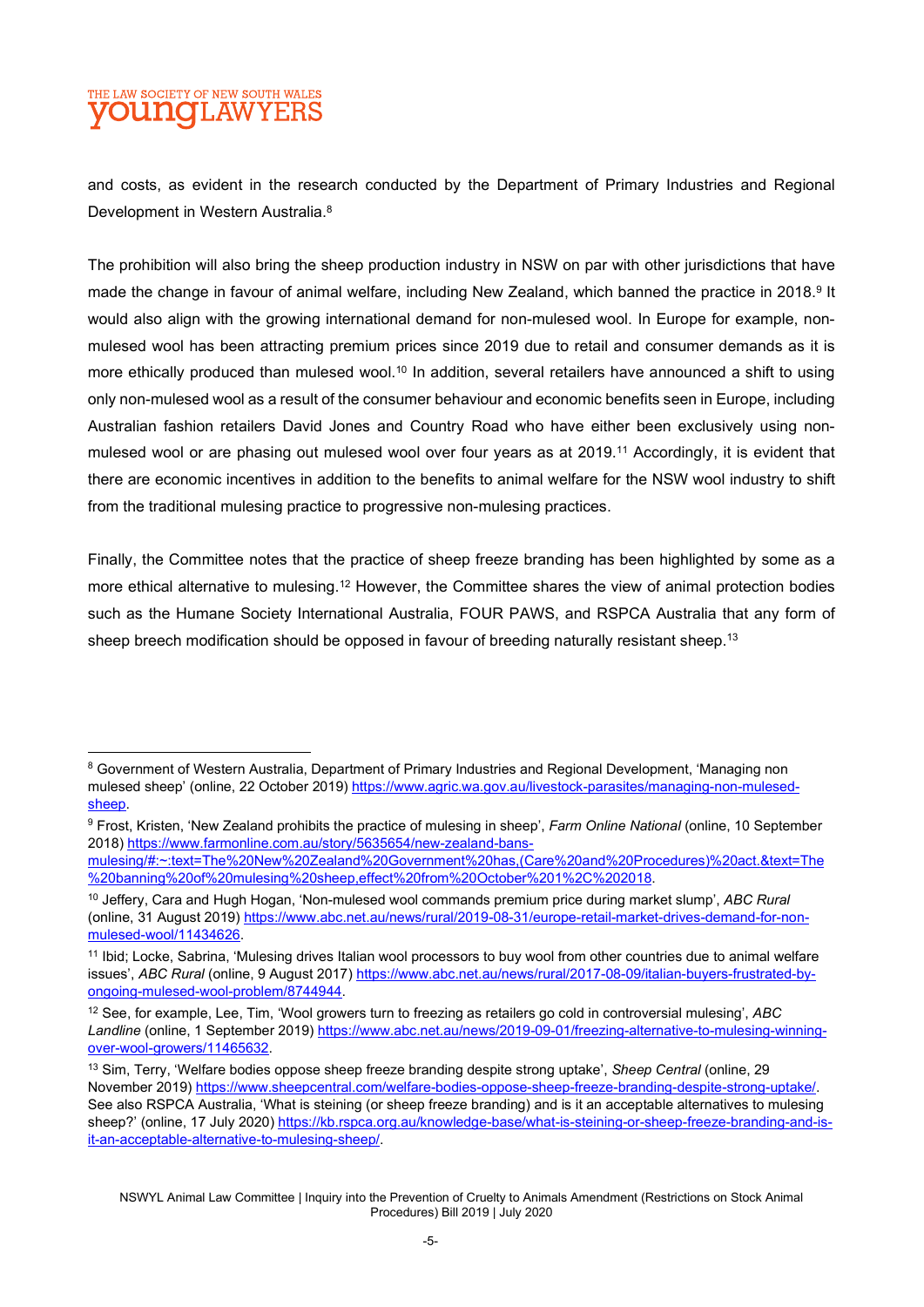#### THE LAW SOCIETY OF NEW SOUTH WALES **OUNCILAWYE**

# 2. Requiring the administration of pain relief in certain procedures involving stock animals

The Committee supports the proposed mandating of pain relief measures for the procedures the subject of s24(1)(a) of POCTA, being procedures that inflict considerable pain and suffering on stock animals.

The issue of pain relief for stock animals has long attracted public and industry attention and this is apparent in the fact that companies have shifted their investment strategies. For example, in 2017, UK based Dechra Pharmaceuticals company invested in Australian company Animal Ethics (the Australian developer of Tri-Solfen, pain relief for stock animals) and bought the rights to sell Tri-Solfen for overseas.<sup>14</sup> However, the Committee submits that although POCTA is NSW's primary animal protection legislation, it has substantially lagged behind such developments, with appropriate pain relief not mandated for branding, dehorning, and other painful procedures. This is notwithstanding:

- (a) The widely accepted scientific concept that animals are sentient beings by virtue of their ability to subjectively feel and perceive the world around them, and by reason of their sentient status, animals have intrinsic value making them deserving of being treated with compassion and having a quality of life;<sup>15</sup>
- (b) Quality animal welfare ought to promote and protect the welfare of all animals (including stock animals), and provide proper and humane care, management and treatment of those animals consistent with the recognition of the sentient status of those animals;
- (c) Expert opinion from the RSPCA to the effect that there is little to no rationale for the continued absence of obligatory pain relief for certain procedures performed on animals;<sup>16</sup>
- (d) The implementation of pain relief requirements in livestock industries in other countries that are members of the Organisation for Economic Co-operation and Development, including the United Kingdom;<sup>17</sup> and
- (e) The availability of suitable, effective and wholly preferable alternatives.<sup>18</sup>

The Committee supports the remedying of some of these shortcomings through the Bill.

<sup>&</sup>lt;sup>14</sup> Locke, Sarina, 'Pain relief for livestock gets global investment boost with Dechra taking a share of Animal Ethics company', ABC Rural (online, 4 April 2017) https://www.abc.net.au/news/rural/2017-04-04/tri-solfen-animal-pain-reliefcompany-attracts-uk-investment/8413310.

<sup>15</sup> Animal Welfare Act 1992 (ACT) s 4A.

<sup>&</sup>lt;sup>16</sup> Referenced in Phelps, Mark, 'RSPCA says no more excuses over pain relief for livestock' Queensland Country Life' (online, 11 July 2018) https://www.queenslandcountrylife.com.au/story/5519623/rspca-backs-livestock-pain-relieftechnology/; and in Meat & Livestock Australia, 'Pain relief production extension' (online, 19 July 2018) https://www.mla.com.au/news-and-events/industry-news/archived/2018/pain-relief-production-extension/.

<sup>&</sup>lt;sup>17</sup> Protection of Animals (Anaesthetics) Act 1954 (UK) s 1, as cited in KS Schwartzkopf-Genswein et al, Achieving pain control for routine management procedures in North American beef cattle (2012) 2(3) Animal Frontiers 52.

 $18$  Outlined in relation to a number of the procedures included in s 24(a) of POCTA in the above at footnotes 14, 16 and 17.

NSWYL Animal Law Committee | Inquiry into the Prevention of Cruelty to Animals Amendment (Restrictions on Stock Animal Procedures) Bill 2019 | July 2020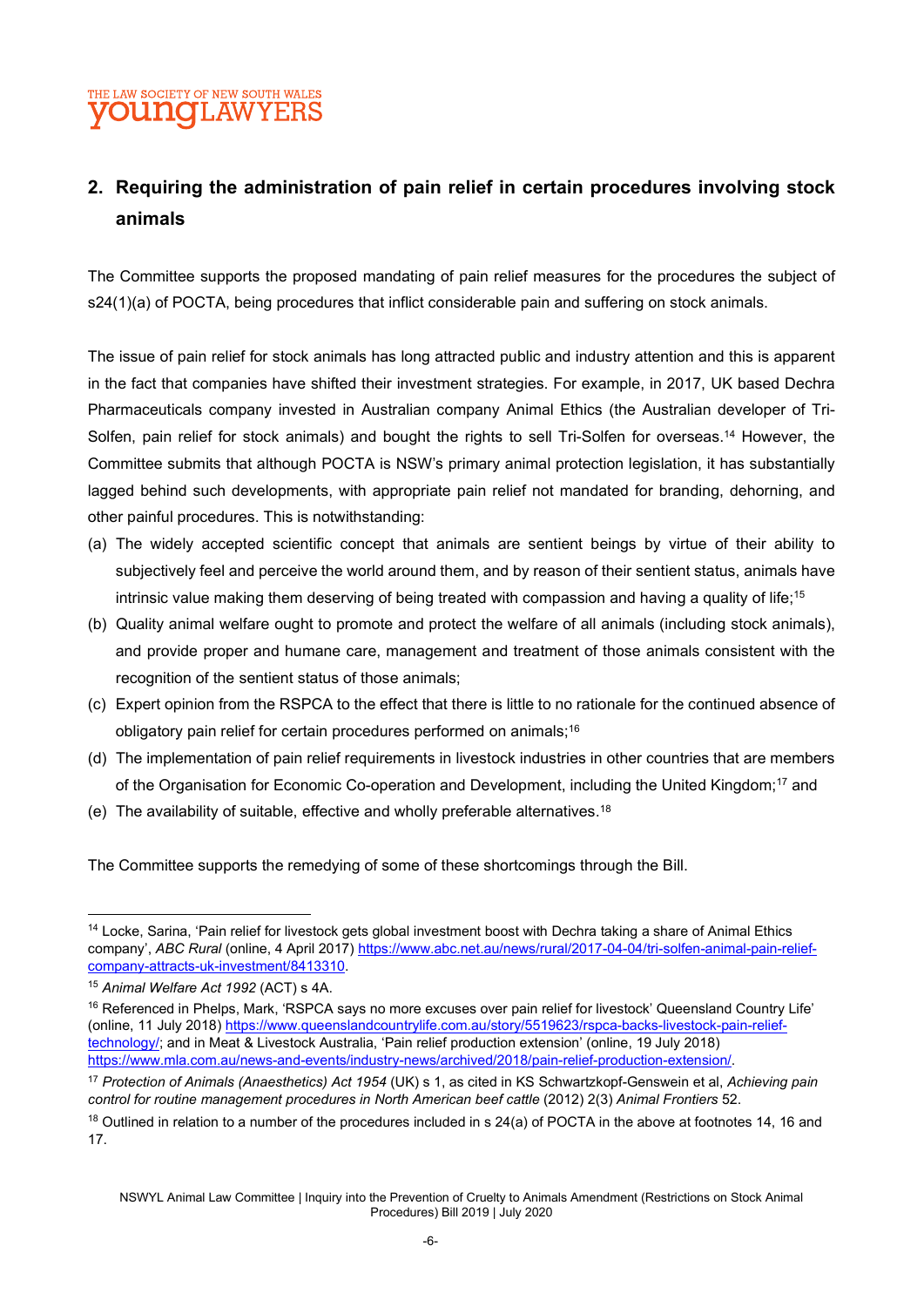#### THE LAW SOCIETY OF NEW SOUTH WALES **YOUNG**LAWYERS

Section 24 of POCTA does not impose an obligation on people (seeking to use section 24's defences) to take genuine, tangible measures to avoid "unnecessary pain" to animals. In the Committee's view, the Bill is a practical means of addressing this issue.

It is also evident that the Australian community does not support a person or entity benefitting from the defences and exemptions available under POCTA if this person or entity is unwilling to take meaningful steps to reduce animal pain. This is evident in recent surveys and reports from 2018 indicating that 95% of respondents viewed the welfare of animals on farms with concern, and 91% wanted legislative and policy amendment to address it.<sup>19</sup> The establishment of clearer minimum standards and stronger incentives for greater welfare practices were also strongly supported.<sup>20</sup>

Accordingly, it is evident that improvements to POCTA (and other relevant NSW legislation) are considered important and desirable by the Australian community. The Committee, therefore, considers that the Bill will assist in bringing POCTA closer in line with the community's expectations and attitudes.

The Committee submits that consideration ought to be given to strengthening the clarity and effectiveness of section 24 of POCTA with respect to certain defences. This may be achieved by expanding the proposed wording to include language such as "appropriate, safe, and effective form of pain relief" to ensure pain relief measures are fit for purpose and suitably dosed. The Regulations may then provide non-exhaustive lists of pain relief measures for certain procedures, as applicable, to assist those administering the procedures to better understand their obligations.

<sup>&</sup>lt;sup>19</sup> Futureye, Australia's Shifting Mindset on Farm Animal Welfare (2018) https://www.outbreak.gov.au/sites/default/files/documents/farm-animal-welfare.pdf.

 $20$  Ibid.

NSWYL Animal Law Committee | Inquiry into the Prevention of Cruelty to Animals Amendment (Restrictions on Stock Animal Procedures) Bill 2019 | July 2020